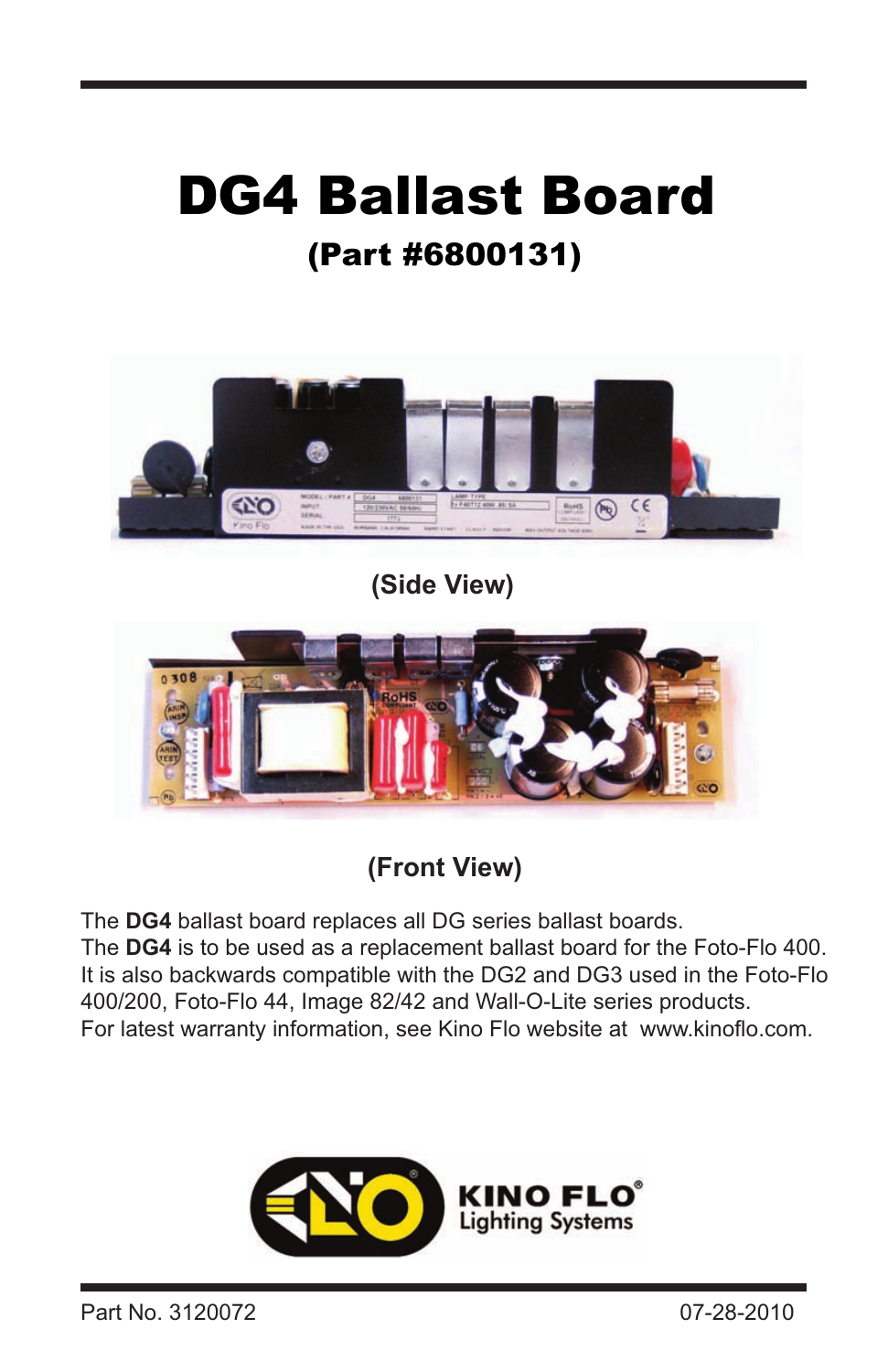Foto-Flo 400 Ballast (BAL-422-120) is shown for illustration purposes.



1) Remove eight (8) cover screws.  $\begin{bmatrix} 4 \end{bmatrix}$  Install new ballast board and



2) Remove AC input and lamp output connector.



3) Remove three (3) nuts on each board and remove ballast board.

## **Ballast Board Removal Ballast Board Installation**



three (3) nuts.



5) Install AC input and lamp output connector.



6) Install eight (8) cover screws.